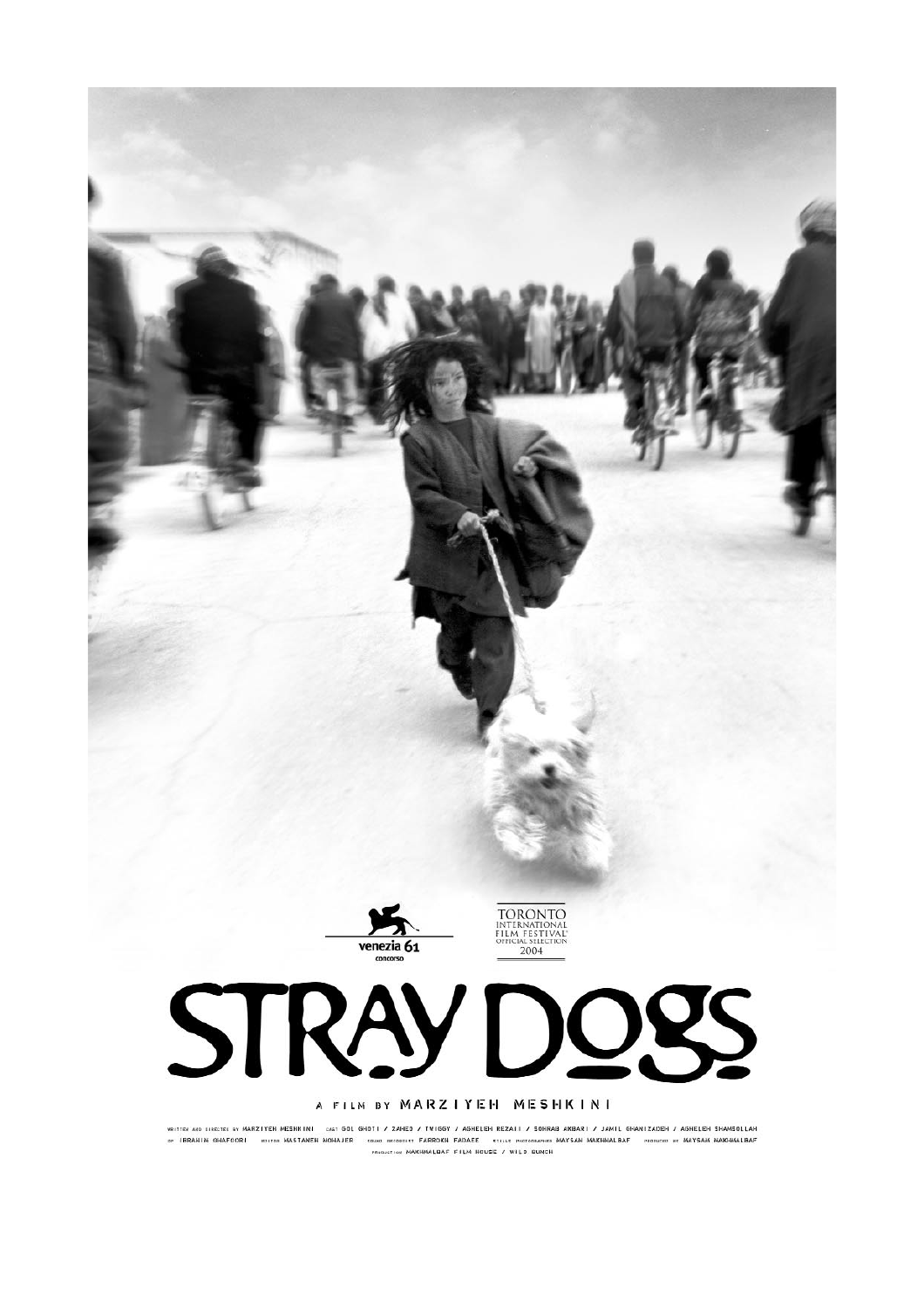# **STRAY DOGS**

#### A FILM BY **MARZIYEH MESHKINI**

Two children – a brother and sister - rescue a stray dog on the streets of Kabul.

That evening they visit the jail where their mother is a prisoner. Since her children have nowhere to live, they are permitted to stay with her at night. But the following morning, they are thrown out: prison is for criminals, not homeless orphans.

Desperate to return to the jail, brother and sister embark on a series of failed robberies. A fugitive tells them they can learn to steal from watching Hollywood movies. Alternatively, European cinema can teach them how to be caught.

#### **CAST**

**Gol-Ghotai** - GIRL **Zahed** - BOY **Twiggy** - DOG **Agheleh REZAII** - MOTHER **Sohrab AKBARI - GUARD ATEF Jamil GHANIZADEH - ANGRY GUARD Agheleh SHAMSOLLAH** - FEMALE GUARD **Razeddin SAYYAR** - MAD OLD MAN **Maydeh GOL** - GRANDMOTHER **Ghomri Valad AMIR** - WOMAN WITH BURKA **Shah Mahmood GOLBAHARI - ROSARY SELLER Emameddin VAKIL** - MOVIE TICKET SELLER **Akhtar ABDOLAZIZ** - CART OWNER

#### **CREW**

DIRECTOR **Marziyeh MESHKINI** SCREENPLAY **Marziyeh MESHKINI** ASSISTANT DIRECTORS **Kaveh MOEINFAR / Hana MAKHMALBAF** SET DESIGNER **Akbar MESHKINI** SCRIPT SUPERVISOR **Zahra KAMALIAN** DP **Ibrahim GHAFOORI** CAMERA ASSISTANTS **Reza SHEIKHI / Mehdi AMIRI** SOUND **Farrokh FADAEE** SOUND ASSISTANT **Farid PIRAYESH** EDITOR **Mastaneh MOHAJER** MIX **Behrooz SHAHAMAT** MUSIC **Mohammad Reza DARVISHI** EXECUTIVE PRODUCERS **Mohammad AHMADI / Fakhruddin AYYAM** INTERNATIONAL AFFAIRS **Reza SAFIRI** DIGITAL POST-PRODUCTION **RASANEH POOYA CO.** LAB **FILMSAZ CO.** STILLS PHOTOGRAPHY **Maysam MAKHMALBAF** PRODUCED BY **Maysam MAKHMALBAF** PRODUCTION **MAKHMALBAF FILM HOUSE / WILD BUNCH**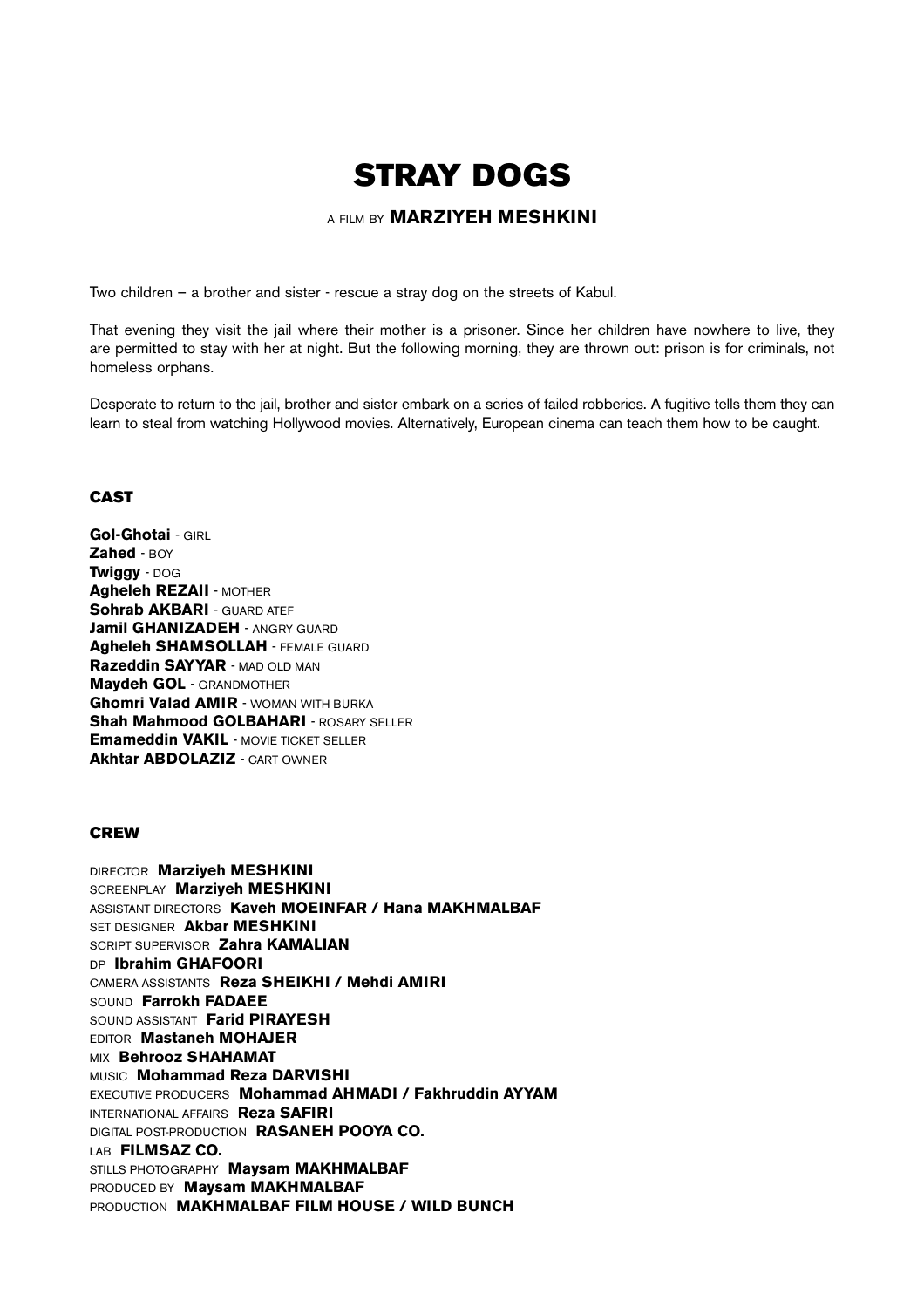Marziyeh Meshkini, wife of renowned Iranian film-maker Mohsen Makhmalbaf, was born in Tehran in 1969. She studied film-making at Makhmalbaf Film House and worked as assistant director on Samira Makhmalbaf's "**The Apple**", "**Blackboards**", "**At Five in the Afternoon**" and "**September 11**", and on Mohsen Makhmalbaf's "**The Door**" and "**The Silence**".

Her directorial debut, "**The Day I Became a Woman**", was made in Iran in 2000 and screened in Critics' Week at the Venice Film Festival. The film has been awarded 13 prizes at international festivals worldwide, including Toronto, Chicago, Pusan, Thessaloniki, Nantes (France), and Nouveau Cinema (Belgium).

"**Stray Dogs**" is Marziyeh Meshkini's second feature.

#### **INTERVIEW WITH MARZIYEH MESHKINI**

#### **Why would an Iranian director choose to make a film in Afghanistan?**

I was born in Iran, but the entire world is my home. I have learned that film-making can be a way of alleviating the sufferings of human beings. Just as there are doctors without frontiers, so there are artists without frontiers. My compassion is aroused whenever there is suffering. Saadi, one of the greatest Persian poets, has a poem which expresses the same sentiment and which has been adopted by the United Nations:

*Human beings are members of one another,* 

*As they have been created from one essence.*

*When one member suffers pain,* 

*The others grow restless.* 

*You don't deserve to be called a human being,*

*If you are indifferent to the woe of others.*

Afghanistan is Iran's neighbour and its people are suffering. I made "**The Day I Became a Woman**" in Iran, but it concerns the plight of women in all Middle Eastern countries. My second film is about the homeless in Afghanistan. Perhaps I'll make my third film in another country.

#### **What inspired the story of "Stray Dogs"?**

I travelled to Afghanistan in 2002 as Samira's assistant director for "**At Five in the Afternoon**". During location scouting we visited a prison in Kabul, where I met the children of female inmates who were living alongside their mothers as prisoners. At first I though they were also convicts, but learned that they had no home outside the prison, that they were forced to stay with their mothers at night and to leave in the morning to try and make money. This was the inspiration for "**Stray Dogs**".

#### **Stylistically, "Stray Dogs" could be described as a Neo-Realist film: one specific scene is an homage to Vittorio De Sica's "The Bicycle Thief". What made you choose this style?**

My first film had a heightened, non-realistic atmosphere. There are also non-realistic scenes in "**Stray Dogs**", but the overall effect is one of realism. This is due to the similarities between post-war Afghanistan and post-war Italy. After 25 years of civil war and conflicts with foreign armies, the people of Afghanistan faced a situation very similar to the social and economic crises in Italy during the years 1945-48. "**Stray Dogs**" is a film about people living on the streets at a time when they have just emerged from the inferno of a war.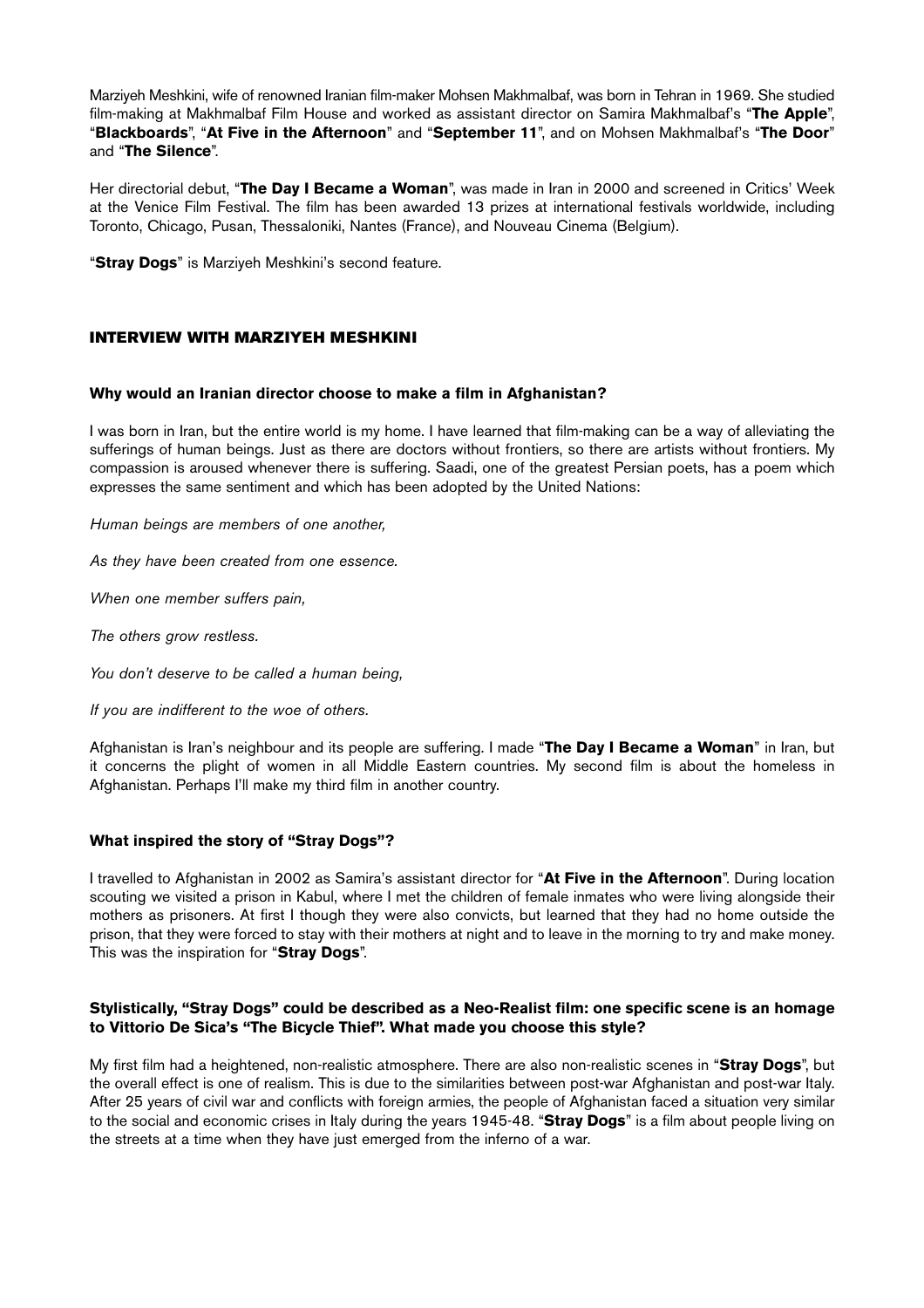#### **How much were you influenced by Italian Neo-Realism?**

Between 1945 and 1948, more than forty so-called Neo-Realist films were made in Italy. I have seen only one: De Sica's "**The Bicycle Thief**". I respect the film, but have problems accepting it as 'Realist'. On the contrary, for the most part it strikes me as rather melodramatic, designed to manipulate the viewer's emotions with its very prominent musical score and so forth. I was more influenced by Cezare Zavatini, the Neo-Realist theoretician, by his ideas of making films about people's daily lives, outside the confines of the studio, with no set design and no make-up.

#### **Did you shoot from a prepared script or was the film improvised?**

As I said, the story was inspired by reality. I thought, researched and talked to many people before writing the script. But I shot spontaneous scenes inspired by the reality of the performers' situations. For instance, there is a scene of dogs fighting in the street that was not in the script. I used it to create an appropriate atmosphere in a scene that's basically realistic.

#### **Why did you choose to work with a non-professional cast?**

A realistic film should be shot on real locations with real people, so the film-maker can focus on the real lives we often ignore.

#### **What problems did you experience working with non-professionals?**

Working with non-professionals presents both problems and advantages. The advantages derive from the naturalness of the performers' behaviour. When you watch them you are not reminded of scenes in other movies. They act, laugh, cry or express surprise in an original way that does not remind you of Marlon Brando or Alain Delon. They are usually unaware of the story line, and so their performance in each scene is new, even for themselves. When they are supposed to be surprised, they respond realistically to a surprising situation; when they are supposed to be ashamed, they really feel shame, rather than 'acting' it.

I believe real life offers the best pattern for acting, and non-professional performers represent real life. I respect professional actors who can recreate real life with authenticity - they are gods of the acting profession - but there are very few of them. You should also consider that there was no film-making or theatre in Afghanistan for many years. The Afghani people have just begun to discover their talents, and no doubt professionals will appear. For instance, the 7-year-old girl who appears in "**Stray Dogs**" has an exceptional talent for recreating real life responses. I hope other film-makers will give her the opportunity to develop her talent. But unfortunately, performers of this sort are very rare. Personally, I often find it difficult to accept professional acting as a real-life response. False acting often betrays itself almost instantly.

The greatest problem with non-professional actors is their belief that a 90-minute film is shot in 90 minutes. They find it unbearable to work all day long for a two-month period. This is especially true with children, for whom filmmaking should be made to resemble a game. They have to feel they are only playing, otherwise they quickly grow bored and their performances lose the life you want them to show.

#### **Do you think things have improved in Afghanistan since the fall of the Taliban?**

The Taliban were the clearest embodiment of a medieval outlook in the contemporary world, and after their defeat, Afghanistan has entered its age of Renaissance. A year after the fall of the Taliban I travelled to Afghanistan with Samira for "**At Five in the Afternoon**". The deeply-rooted fear of the Taliban could still be felt and women dared not discard their burqas. Hanna Makhmalbaf portrayed this fear in her "**Joy of Madness**". But a year later when I returned to Kabul to make "**Stray Dogs**", only 10 per cent of the women were still wearing the traditional Afghani veil. Gradually, it is becoming clear that the Taliban's collapse paved the way for Afghanistan's future development.

When we were making "**At Five in the Afternoon**", the Kabul streets were crowded with children begging from tourists, but by the time I returned to make "**Stray Dogs**" their number had decreased greatly. The streets were cleaner, many refugees had returned home, buildings destroyed during the war were being reconstructed. In general, one could feel a renewed sense of joy, and hope for a better future.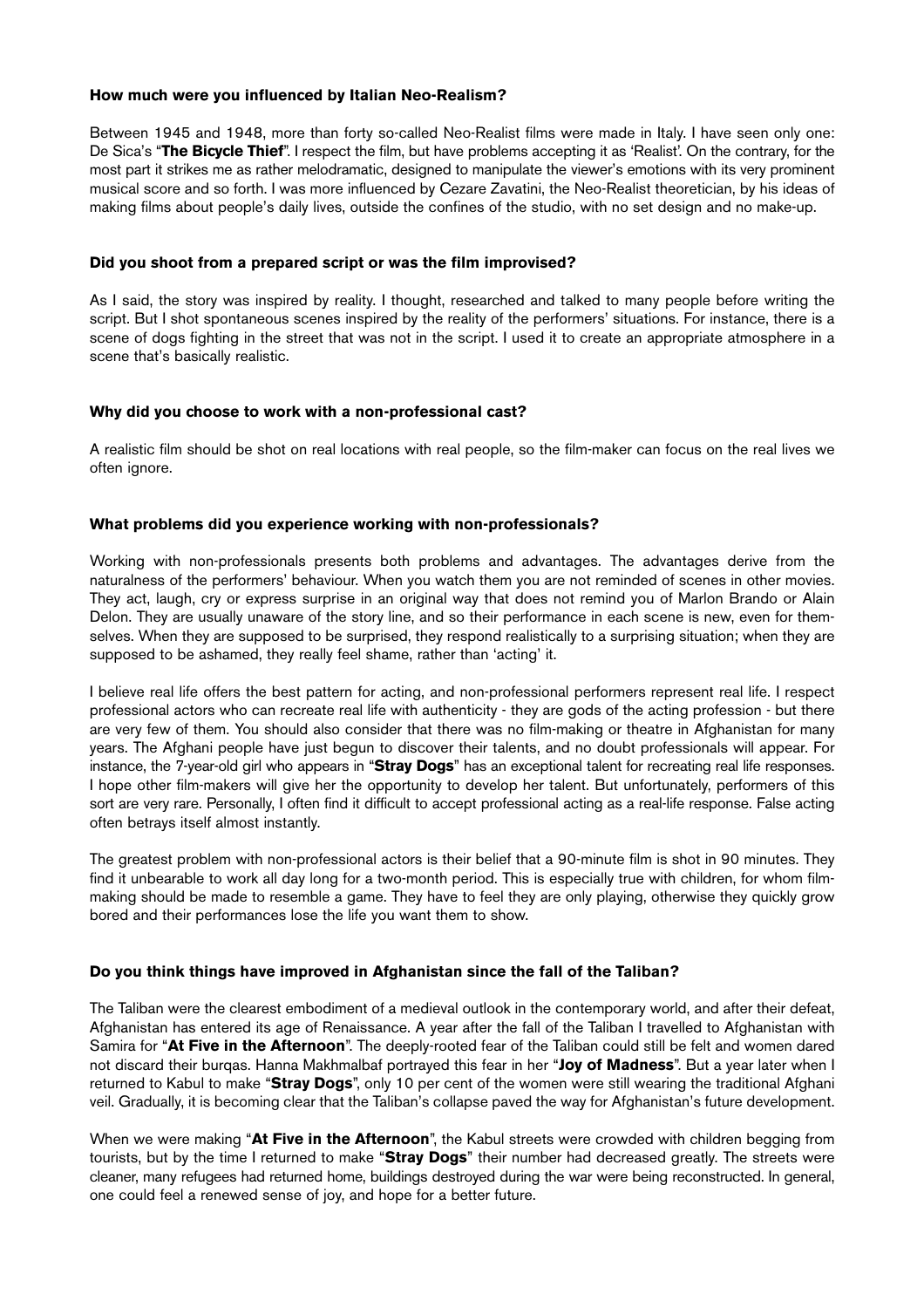#### **Are the homeless children begging in the streets or the children of prisoners like those in your film a widespread problem in Afghanistan?**

About two million people have died in Afghanistan as a result of poverty, famine, war and homelessness in the past two decades. That's about 10 percent of the country's population. So, many children lost their parents, and if they could not emigrate or find places in orphanages, were forced onto the streets. The general economic conditions make it impossible to resolve such problems in the short term. When we were making "**At Five in the Afternoon**" we offered medical care to 800 children in an orphanage. Most were the children of men who had killed one another in the civil war. You could see the orphanage as a metaphor for the entire country. As a nation that has gone through a civil war, the first thing people in Afghanistan should do is to forgive one another. Apart from children in orphanages, there were thousands begging on the streets of Kabul, very lively children playing happily in spite of their poverty. But as soon as they saw a tourist, their demeanours changed entirely. Samira described them as exceptional actors. We spotted 14 children who exhibited a great talent for painting, and for a year, paid them to paint instead of begging. Each child produced one painting every month. Some have since been offered scholarships to study art in other countries.

#### **How did you find the girl in the film?**

Her name is Gol-Ghotai. Among the street children, I saw a girl with a wild beauty, a combination of energy and innocence. I knew instantly she was the girl I had in mind when I wrote the script, and prayed that she could perform. She didn't understand me when I began to talk to her, and I learnt that she had lost her hearing as a result of disease. Fortunately, she regained some of her hearing with medical care. Gol-Ghotai had not gone to school, but she was living proof of Zavatini's theories: an actress trained in the school of life. She observed a strange discipline. I thought, what amazing human flowers grow from the swamp of poverty and hardship! In the original script, the boy was the principal character, but when I saw the girl and recognised her great talent for the expression of her inner feelings, the story changed. She became the principal character. This is an instance of reality altering the preconceived script.

#### **What are your feelings about the war in Iraq? Would you like to make a film there?**

I am opposed to all wars, because wars only cause the slaughter of innocent people. Neither Bush nor Saddam not even Bin Laden or Molla Omar - were killed in the U.S. invasion of Iraq. They sat in their palaces and pitted innocent people against one another. Wars are designed by arms manufacturers to sell their latest products. I hate Bush who endangered American democracy by starting a war in the 21st century. On the other hand, I am glad Saddam Hussein is no longer in power. He not only destroyed his people, but was also responsible for the death or permanent disability of hundreds of thousands of people in my country. It is sad to hear those who were fighting Saddam until a few years ago now talking about him as if he were a hero.

I am sure the U.S. invasion of Afghanistan and Iraq was not motivated by a wish to save the peoples of the two countries. The capitalist West views the world as a vast market rather than a family of human beings. I am also sure that for many Americans, the taxes they pay are more important than the blood that is shed in other countries. At the same time it is important that two dictatorial systems have collapsed. Perhaps other forms of dictatorship may be imposed on Afghanistan and Iraq in the future, but it has to be conceded that it was impossible to bring about any changes in the two countries through popular struggles, and the Afghani and Iraqi people could not have coped without some sort of international intervention. The fact is a few dictators like Bush, Saddam and Bin Laden had conflicts of interest and as a result the people of two countries gained freedom which I hope will last.

As for me, I would be willing to make films in Iraq or any other part of the world if I felt it would help alleviate suffering.

#### **Makhmalbaf Film House is an important film production company in Iran. What are the company's future projects?**

Initially, Makhmalbaf Film House was mainly a film school. Now the company is engaged in creating art films. Its future projects include two feature films in Tajikistan and India, both to be directed by Mohsen Makhmalbaf.